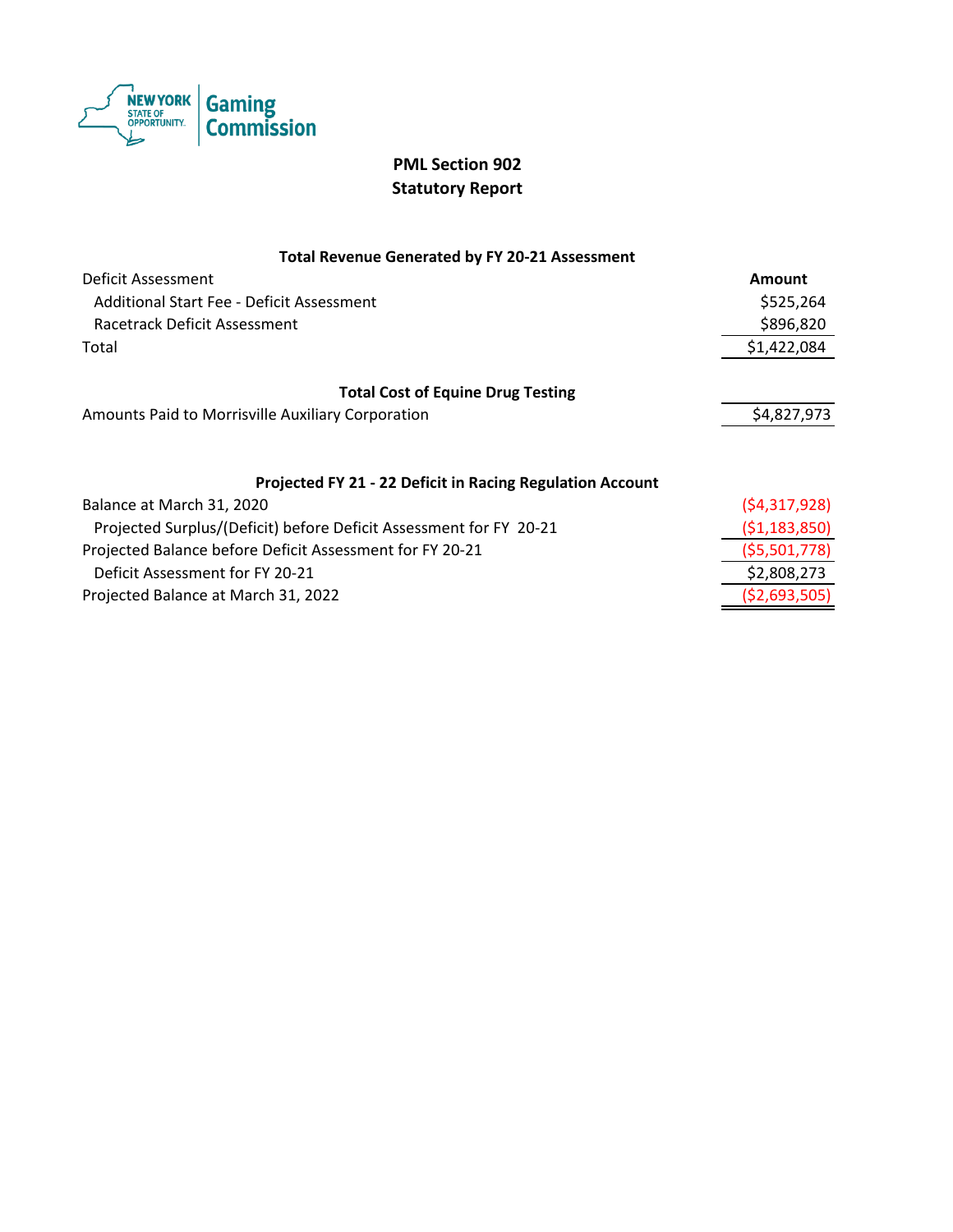

### **Racing Regulation Fund Deficit Assessment For Fiscal Year 2021-22**

**Total Racing Revenues:** Regulatory Fee \$7,750,000 \$1,750,000 \$1,750,000 \$1,750,000 \$1,750,000 \$1,750,000 \$1,750,000 \$1,750,000 \$1,750,000 \$1,750,000 \$1,750,000 \$1,750,000 \$1,750,000 \$1,750,000 \$1,750,000 \$1,750,000 \$1,750,000 \$1,750,000 \$1,750,00 Market Origin Fees  $$1,750,000$ Start Fee \$850,000 Occupational License Fees \$700,000 Daily Track Racing License Fee \$100,000 Racing Official Reimb from Tracks **\$875,000** and the state of the state of the state of the state of the state of the state of the state of the state of the state of the state of the state of the state of the state of the Reimb. from Breeding Funds for shared services  $$80,000$ Reimb. from Equine Testing  $$25,000$ VGM Purse Refunds for Equine Safety **\$1,200,000** S1,200,000 ADW Application Fee  $$50,000$ **Total Racing Revenues \$13,380,000 Racing Expenses:** *Personal Service (PS)* **\$6,700,000** *Non-Personal Service (NPS)*  Supplies & Materials **\$75,000 Supplies & Materials**  $\ddot{\textbf{S}}$ Travel \$280,000 Contractual Services \$5,458,850 Equipment \$10,000 Fringe Benefits \$1,750,000 Indirect Costs \$190,000 Allocated to NYS Office of Information Technology Services **\$100,000** \$100,000 **Total NPS \$7,863,850 Total PS & NPS Expenses \$14,563,850 Net Surplus/(Deficit) (\$1,183,850)** Surplus/Deficit Adjustment from prior Fiscal Year **(\$1,624,423) Net Racing Regulation Fund Surplus/(Deficit) (\$2,808,273)** (\$2,808,273) Equine Drug Testing and Research Expense \$4,958,850 Assessable Deficit (Lower of Deficit or Equine Drug Testing Expense) (\$2,808,273) **Budget FY 2021-22**

#### **Deficit Assessment pursuant to PML Section 902**

| Allocation of Deficit to Racetracks (50%) |                 | (51, 404, 136) |           |
|-------------------------------------------|-----------------|----------------|-----------|
| Tracks:                                   | FY 19-20 Starts | Allocation     | Monthly   |
| <b>NYRA</b>                               | 14,634          | \$238,563      | \$19,880  |
| <b>Finger Lakes</b>                       | 6,613           | \$107,805      | \$8,984   |
| Batavia                                   | 5,512           | \$89,856       | \$7,488   |
| <b>Buffalo</b>                            | 5,140           | \$83,792       | \$6,983   |
| Monticello                                | 11.487          | \$187,261      | \$15,605  |
| Saratoga                                  | 13,735          | \$223,907      | \$18,659  |
| Tioga                                     | 4,704           | \$76,684       | \$6,390   |
| Vernon                                    | 5,587           | \$91,079       | \$7,590   |
| Yonkers                                   | 18,721          | \$305,189      | \$25,432  |
| Total                                     | 86,133          | \$1,404,136    | \$117,011 |
|                                           |                 |                |           |

| Allocation of Deficit to Horsemen (50%) | (51, 404, 136) |
|-----------------------------------------|----------------|
| FY 19-20 Starts                         | 86.133         |
| Additional Start Fee per Start          | \$16.30        |
| Total supplemental start fees           | \$1,404,136    |